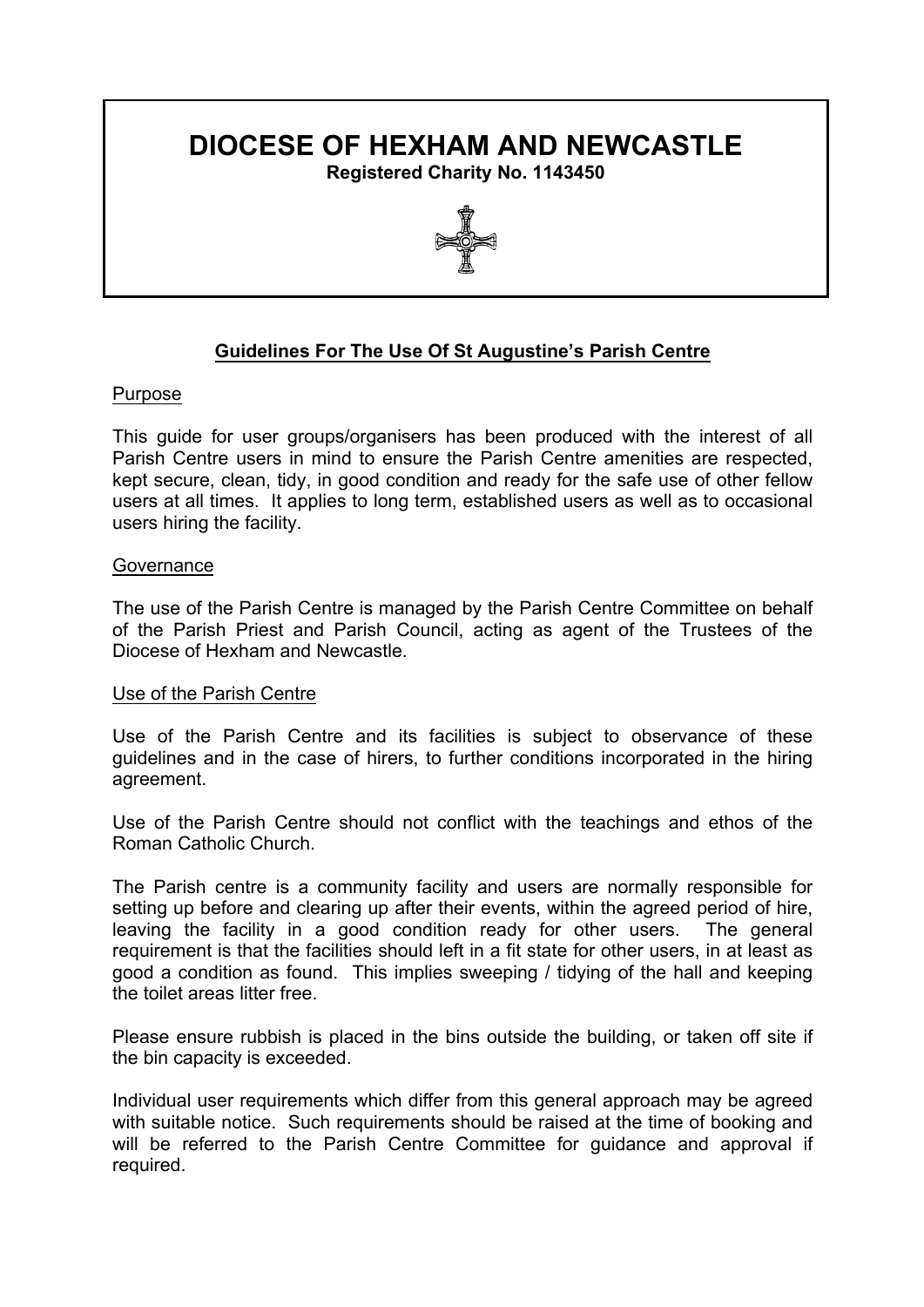Specific requirements will be incorporated in the hire agreement.

## Capacity and facilities

The Centre can comfortably accommodate 120 people (100 when tables are set out) at events using both the Main Hall and the Bar.

The Main Hall (excluding stage and bar area) measures 11 metres deep by 12 metres wide and is suitable for a wide variety of uses.

Tables and chairs, high chairs, kitchen facilities, and some audio visual equipment are available for use.

Bar facilities are available subject to prior agreement. Where users wish to supply and offer free alcoholic drinks to their guests, subject to approval at time of booking, a reasonable charge for corkage may be applied.

Table cloths may be made available to hire on request.

Individual requirements should be raised at the time of booking and will be referred to the Parish Centre Committee for guidance and approval if required.

## Viewing

If you wish to look around the premises, prior to making a booking or to plan your event, please make an appointment with the Parish Administrator who will be able to show you around during normal office hours.

## Insurance

The Trustees of the Diocese of Hexham and Newcastle are not responsible for insuring the hirer's use of the accommodation. The hirer should obtain insurance cover as appropriate.

## Supervision

There must always be a designated person, named on the hire agreement or in charge of other activity for all uses of Parish Centre.

The hirer or person in charge of the activity shall not be under 18 years of age and shall be on the premises for the entire period of the hire or duration of the activity. The person in charge shall not be engaged in any duties which prevent him/her from exercising general supervision.

## **Safeguarding**

The hirer or person in charge of the activity is responsible for putting in place any appropriate safeguarding measures.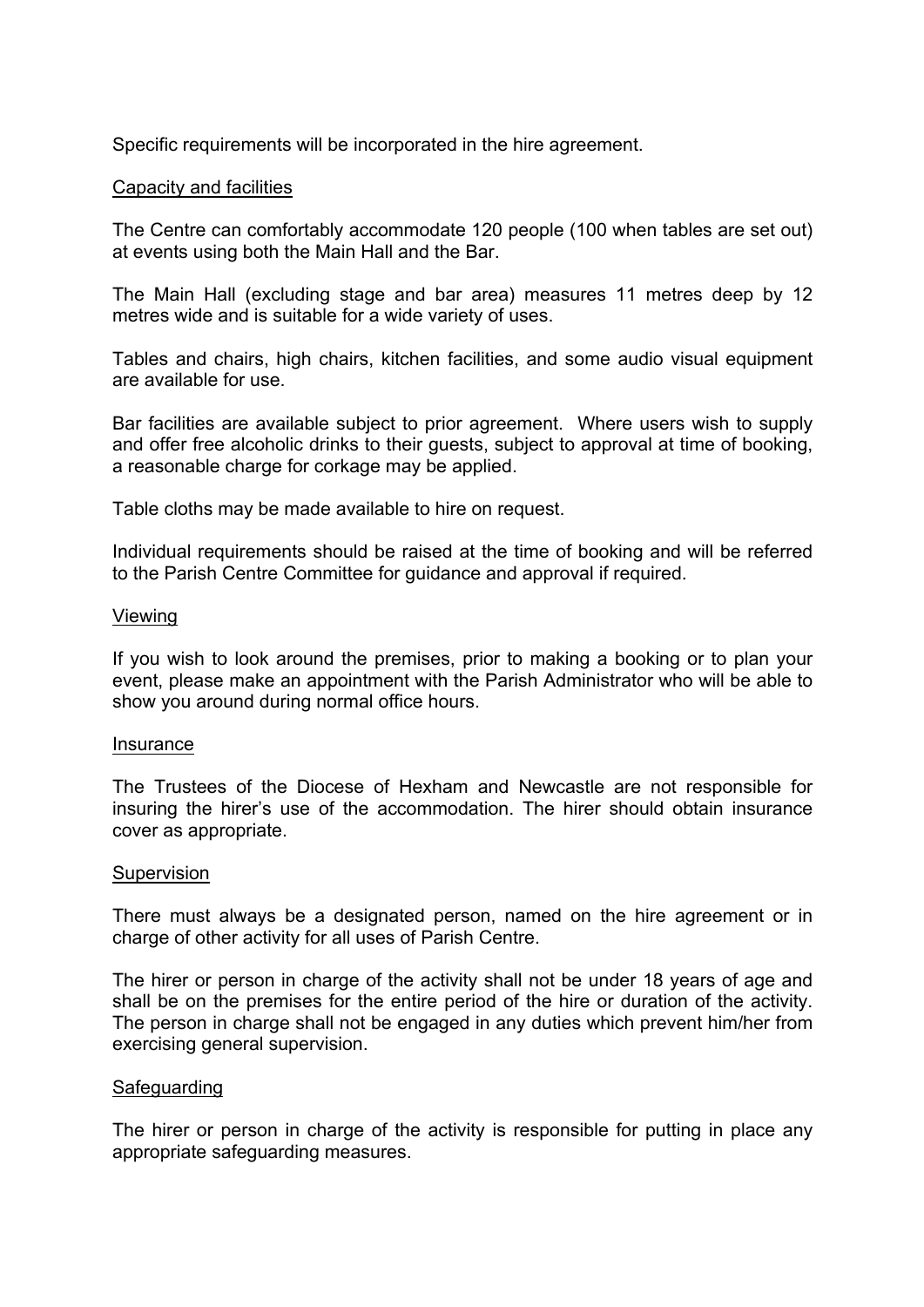## Safety Requirements

Nothing shall be done which will endanger the users of the building, and the policies of insurance relating to it and to its contents. In particular:

- a) All persons in charge or on duty shall familiarise themselves with the procedure for evacuation of the premises and shall be familiar with fire equipment available.
- b) The hirer or person in charge of the activity should advise everyone in attendance of the fire exits and fire extinguisher positions.
- c) Obstructions (including tables and chairs) must not be placed in gangways or in front of exits. Fire Exits must always be kept clear and ready for use at all times.
- d) The emergency lighting supply is always turned on and illuminates all exit signs and routes.
- e) Fire-fighting apparatus shall be kept in its proper place and only used for its intended purpose.
- f) In the event of fire activate the fire alarm, evacuate the building and contact the fire brigade the keyholder and the Parish Administrator.
- g) The Fire Assembly Point is in the garden area between the car park entrance and the Parish Centre building.
- h) Highly inflammable substances shall not be brought into, or used, in any part of the premises. No internal decorations of any combustible nature shall be used without the consent of the Parish Centre Committee.
- i) No unauthorised heating appliances shall be used on the premises.
- j) The First Aid Boxes shall be readily available to all users of the premises. These are located in the fire alarm cupboard in the Main Foyer, the Main Hall Kitchen and the Youth Hall Kitchen. Information on any accidents or injury occurring on the premises must be recorded in the Accident Book located in the fire alarm cupboard in the Main Foyer and reported to the Parish Administrator.
- k) All electrical equipment brought into the building shall comply with the Electricity at Work Act regulations 1989. The Trustees of RC Diocese of Hexham and Newcastle disclaims all responsibility for all claims and costs arising in connection with any such equipment.
- l) Users should record any appliance or equipment defects; damage to property, decorations or furnishings etc.; hazards or unsafe situations in the Log Book located in the fire alarm cupboard in the Main Foyer. Issues requiring immediate attention should be reported to the Parish Administrator.
- m) Repairs must not be attempted no matter how well intended, without prior consultation with the Parish Administrator.

## **Security**

- a) Do not leave the Parish Centre unattended during use.
- b) Do not leave the Parish Centre unlocked after use
- c) Close all windows and doors tightly when leaving.
- d) If you do not have keys to lock up, ensure you hand over to the next user or wait for the keyholder to arrive.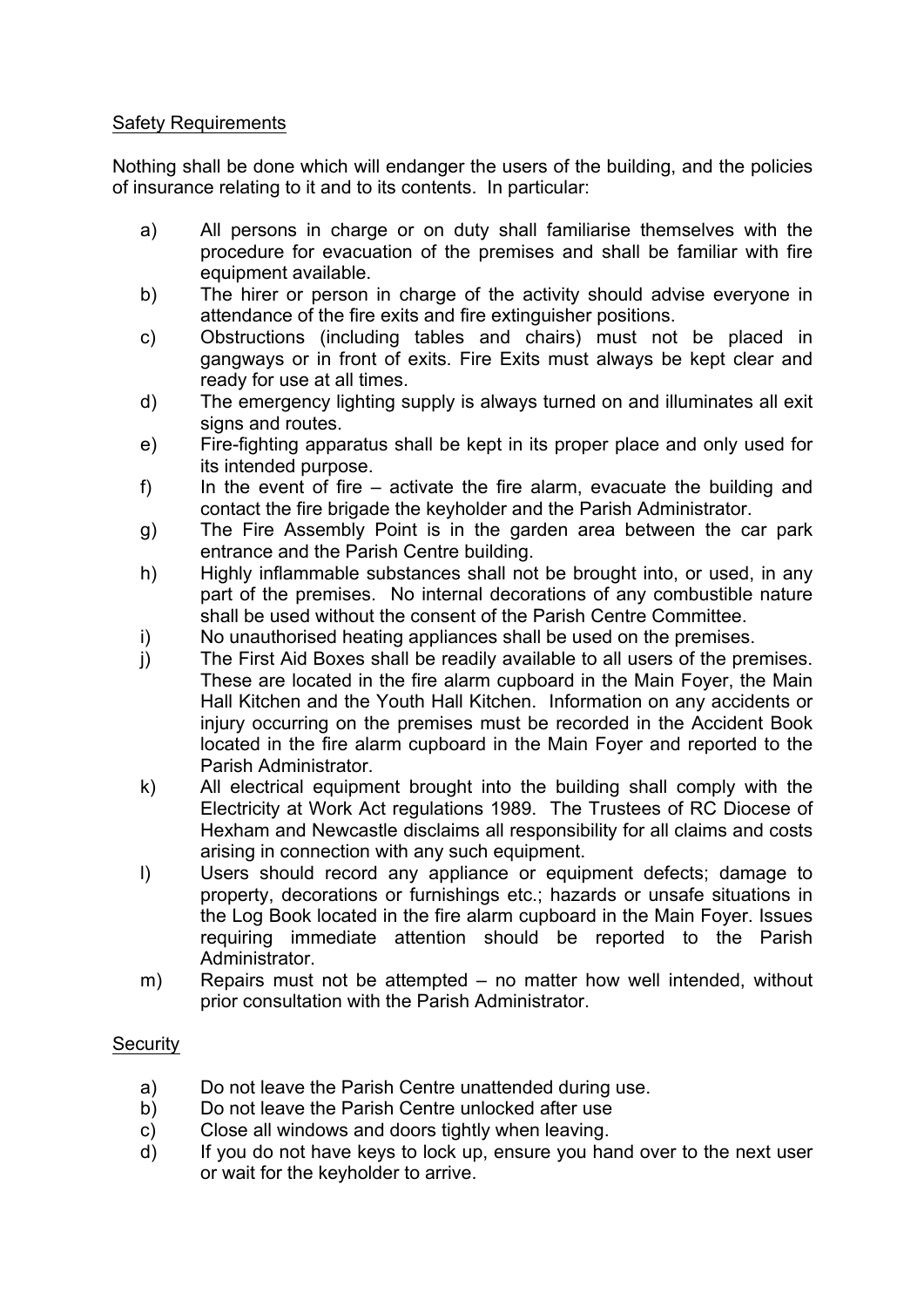e) If you do have keys to lock up, ensure all windows and doors are secured and set the burglar alarm.

## Care of Property

- a) Leave the Hall as you find it clean up after use as necessary, especially if food and drink are involved. The keyholder will advise you of the location of cleaning equipment, materials and special requirements, e.g. floor cleaner.
- b) Reposition any furniture you move. Please LIFT tables/chairs and other objects to avoid damage to the floor, carpets etc. DO NOT DRAG them into position.
- c) Adhere to manual handling guidelines when using tables and chairs observe the notices displayed. Each table must be set up, moved and put away by two people. Chairs must not be stacked more than 10 high and stacks of chairs must be moved using the trolley provided.
- d) If you need assistance with any manual handling of Parish Centre equipment, please advise at the time of booking.
- e) Take all reasonable steps to avoid damage to floors, carpets, decorations, fabric and furnishings etc.
- f) Use notice boards wherever possible to display posters, notices etc.DO NOT stick notices to doors or walls.
- g) The hirer is responsible for any damage to premises or equipment and may be required to contribute to the cost of any repairs.

## **Catering**

The Trustees of the Diocese of Hexham and Newcastle accepts no responsibility for any food or drink brought in to the Parish Centre. Any food must be removed at the end of the booked session.

## Smoking

Smoking is prohibited. Please insist that this is strictly adhered to  $-$  it is a legal requirement. The use of electronic cigarettes (e-cigs) is not allowed inside the building.

## Intoxicating Liquor

No intoxicating liquor is permitted to be bought, sold or consumed on any part of the premises without the express permission in writing of the Parish Centre Committee, whose consent must also be obtained prior to seeking any occasional Licences or permission for any sale of alcohol. Bar facilities are available for functions via St Augustine's Parish Club Limited.

## Betting, Gaming and Lotteries

Nothing shall be done on or in relation to the premises in contravention of the law relating to betting, gaming and lotteries and the persons or organisations responsible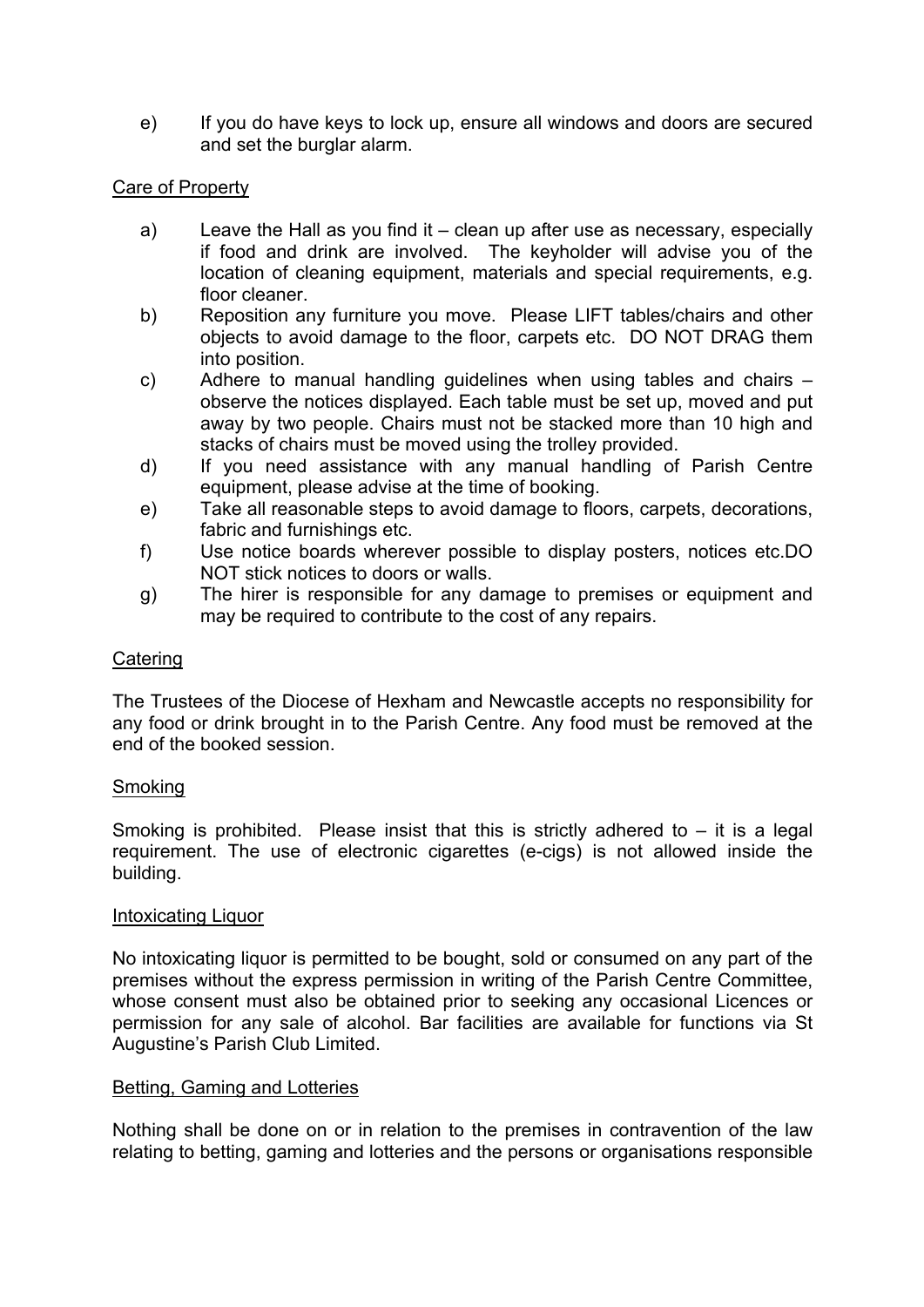for functions held in the Parish Centre shall ensure that the requirements of the relevant legislation are strictly observed.

## Stage Plays

It is the responsibility of the hirer or user to ensure all appropriate licences have been obtained. The Parish Centre Committee reserves the right to inspect any licence required.

## Recorded Media and Live Music

It is the responsibility of any independent user group, which uses recorded media or live music in its activities to check if a copyright licence is required and if so, to obtain one.

## Storage

The permission of the Parish Centre Committee must be obtained before goods or equipment are left or stored in the Parish Centre.

## Loss of Property

The Trustees of the Diocese of Hexham and Newcastle accepts no responsibility for damage to or the loss or theft of Parish Centre users' property and effects.

## Car Parking

Cars shall not be parked so as to cause an obstruction on the main road or in the car park. When arriving at the centre or departing please avoid undue noise. Please respect the speed limits, one way system and parking designations.

## Nuisance

- a) Litter shall not be left in or about the Parish Centre premises.
- b) With the exception of guide dogs for the blind and hearing dogs for the deaf, dogs shall not be permitted on the Parish Centre premises.
- c) Hirers and organisers of events in the Parish Centre are responsible for ensuring the noise level of their functions does not interfere with other Parish Centre users and neighbours.

## **Cancellations**

On rare occasions it may be necessary for the Committee to cancel a one off hire or a regular booking if the centre is required for Church use. In such circumstances the Church use takes precedence over any other booking. The Committee will make every effort to notify the hirer well in advance. The liability of Trustees of the Diocese of Hexham and Newcastle will be limited to the refund of any monies paid for that hiring.

Cancellation by the hirer is covered under the terms of the hire agreement.